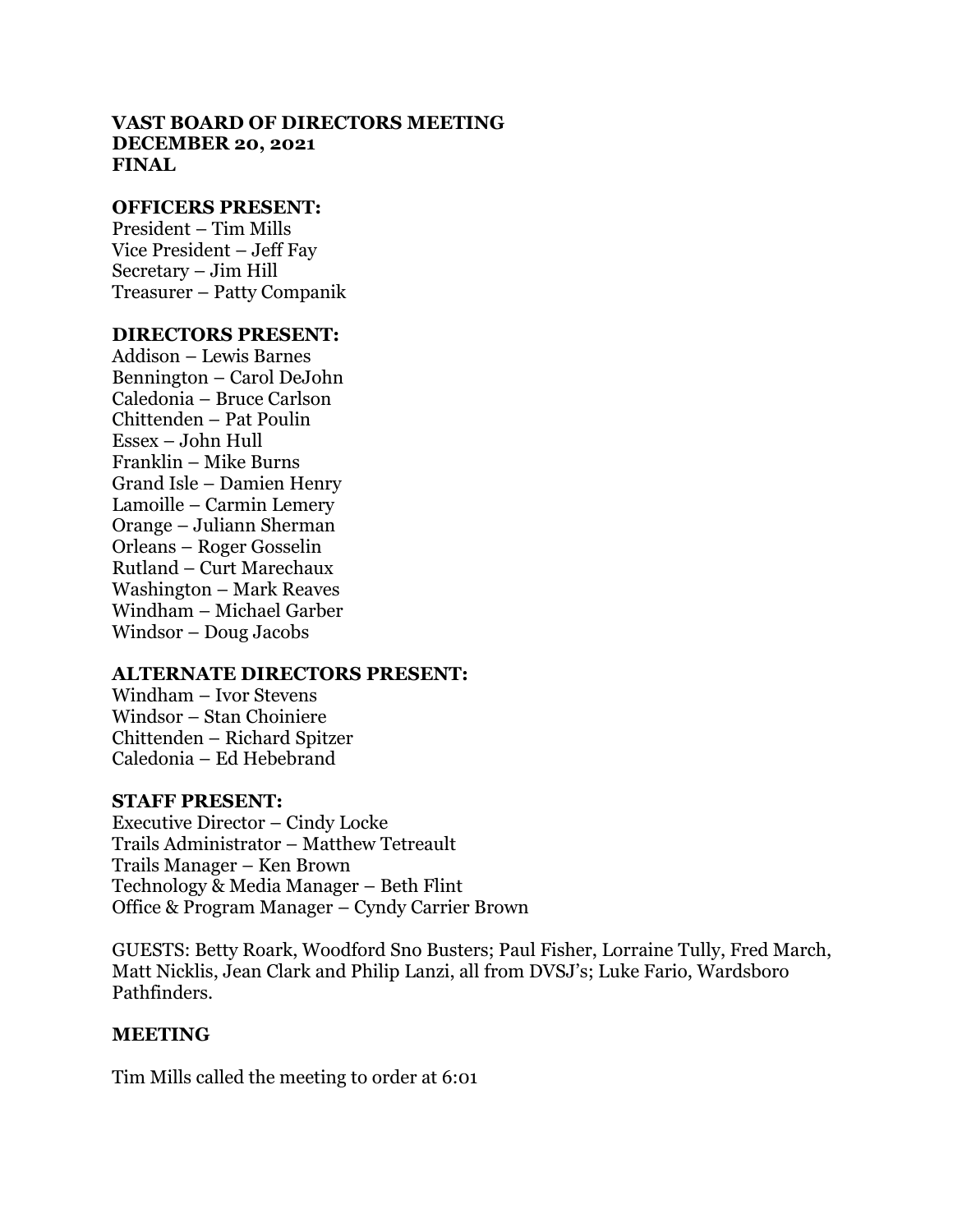# **Approval of Agenda**

Jeff Fay – Under the Annual meeting, please change that to Jeff Fay, Essex County.

Roger Gosselin – Please add under New Business to talk about landowner appreciation.

**MOTION:** Rutland County approved the amended Agenda; Washington County seconded. **Motion carried.**

### **Secretary's Report**

**MOTION:** Chittenden County approved the Secretary's Report as presented; Washington County seconded. **Motion carried.**

## **Treasurer's Report**

Summary of Financial Report: General budget, Trails budget, Scholarship budget

November 2021 - 2 months - 17% of budget season

Membership Income as of November 2021

Budget: \$2,478,385 Monthly income activity: \$395,284 Budget season so far income activity: \$627,942 We are at 25% of the budgeted membership income vs 2020 at this time we were at 19% (up 6%)

Income thru November 2021:

Budget: \$3,310,443

Monthly Activity: \$ 434,821 (395,284 from membership income)

Income to date/season: \$696.866 Overall income is at 21% of budgeted income expectations - compared to 2020 this time last year we were at 17%.

Expense thru November 2021:

Budget: \$2,752,476 Monthly Activity: 92,730 ((39k in salaries and 22k in operating/office which 15k is from online TMA CC fees)

Expenses to date/season: \$195,012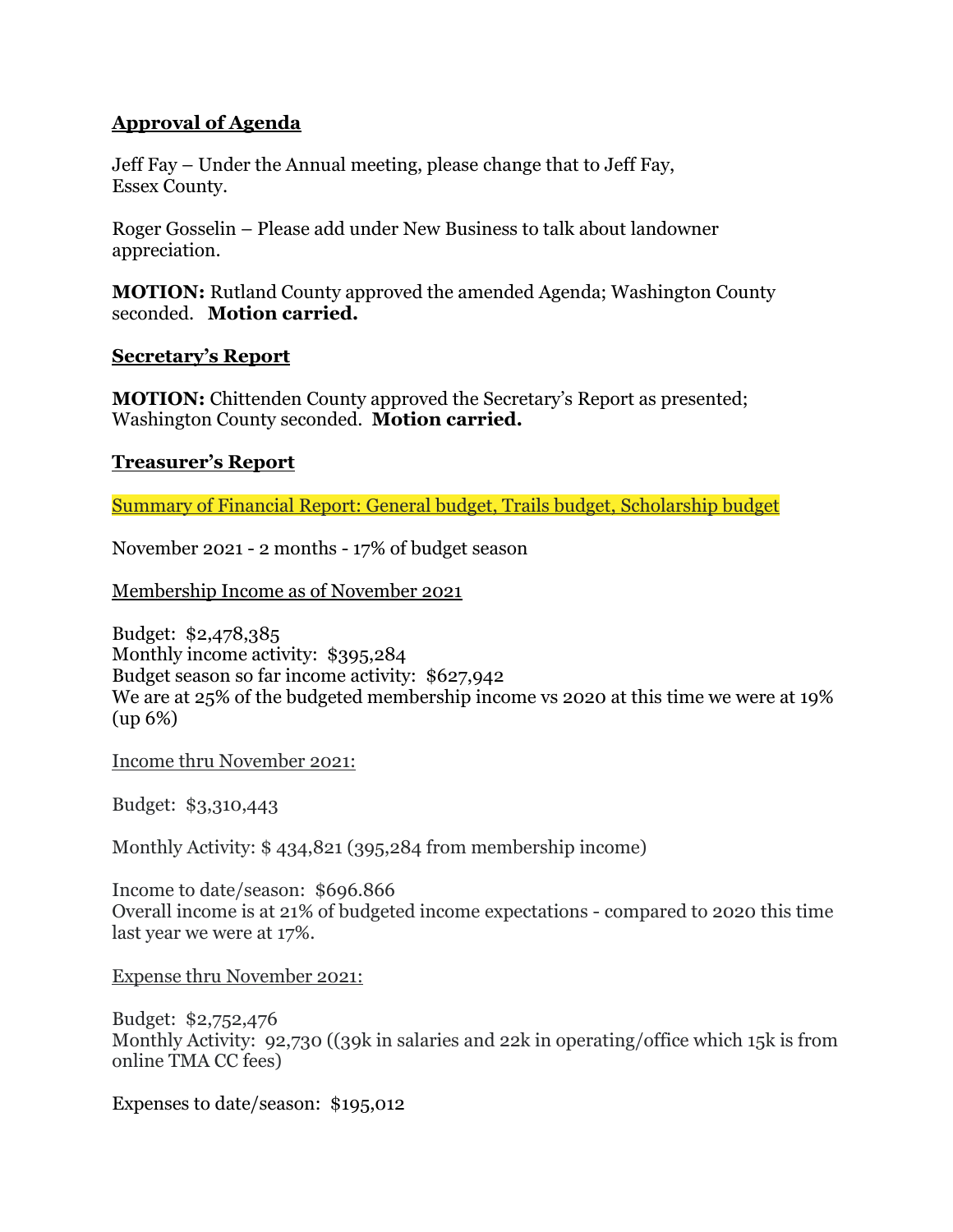Currently at 7% of budget expense expectations - same as 2020 this time of year

Overall our income is up YOY - 4% and are expenses are the same as last year this time.

# **NEW BUSINESS**

## Trail 100 Closure Due to Logging – Windham County

- Cindy Locke We have had a last-minute closure of this trail by a landowner who is a the hydro company and also the surrounding land by the Forest Service due to logging.
- Hydro company has concerns about keeping people off the ice as well who may try and use that route.
- The DVSJ, Wardsboro and Woodford clubs have concerns about closing this trail off to their members
- 710 is a secondary trail with the Wardsboro club which we could use, but they will have to ride this trail slower. VAST is working with the club to provide signs to alert riders to the risk and to respect the landowner.
- Do we close it for one year, instead of losing it forever?
- Fred March 4 years ago the hydro company said they would help with a trail reroute, so they wouldn't have to close that area. We received this notice only 2 weeks before the season
- Cindy asked if the club in the past four years reached out to the landowner to offer assistance with a reroute – being proactive?
- Tim Mills What are you looking for VAST to do?
- Fred March We would like to at least run the groomers up to the camps; there is an area there we can turn around. If things work out, there is that old trail we might be able to use
- Cindy Locke What about putting a gate up
- Fred March Yes, we'll look into a gate
- The NEK has a heritage meeting every spring that meets with the landowners, logging company, etc. to discuss plans, maybe the club should have meetings with this landowner twice a year?
- Fred March So, as of this meeting, we can at least go to the Fishers camps.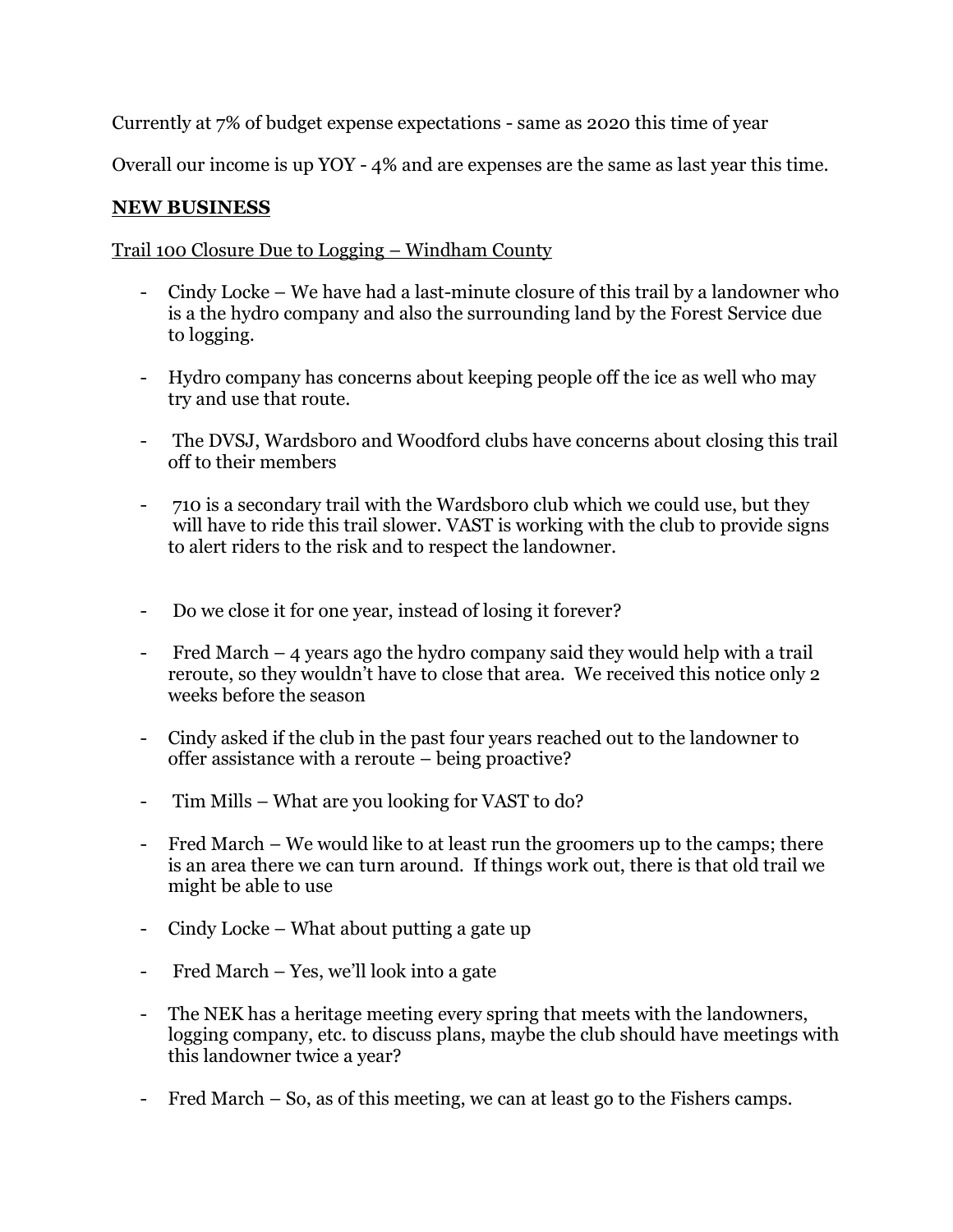We will put up signs to keep them away from the reservoir

- Fred March Then we will work on the secondary trail with the national forest. We do have a relationship with them; hopefully they can work with us because of the situation and timing
- What happens if a lot of our members come to us for reimbursement of TMAs because of this?
- Tim Mills There are a lot of other trails to ride on, this shouldn't be a problem
- Don't worry about it, we will figure out a way to have both the logging and snowmobiles can work together. They know this is a major glitch in our trail system.
- Dave Dominico Find out who the land manager is, loggers, sometimes they will give you a lot of leeway
- Michael Garber If Wardsboro gets increased traffic; what if we go over our cap for grooming?
- Cindy Locke This is a unique situation. Yes, we will be helping them

# TMA Sales Update

17,500 members so far. Stickers won't be here until the end of January ? What do we do? Maybe we just email updated paperwork for the season and let law enforcement know

## Landowner Appreciation

- Roger Gosselin I wanted to see what others are dealing with out there Long Range plans – How do we show appreciation for landowners Landowners say that taxes are going up and they get no compensation for having trails on their property Compensation from the state, VAST, etc. Do we petition the state for a tax break
- Tim Mills That tax break issue would have to go through the legislature
- Cindy Locke This issue has been brought up since the mid -70s, but it's always shut down.
- Roger Gosselin It needs to become a priority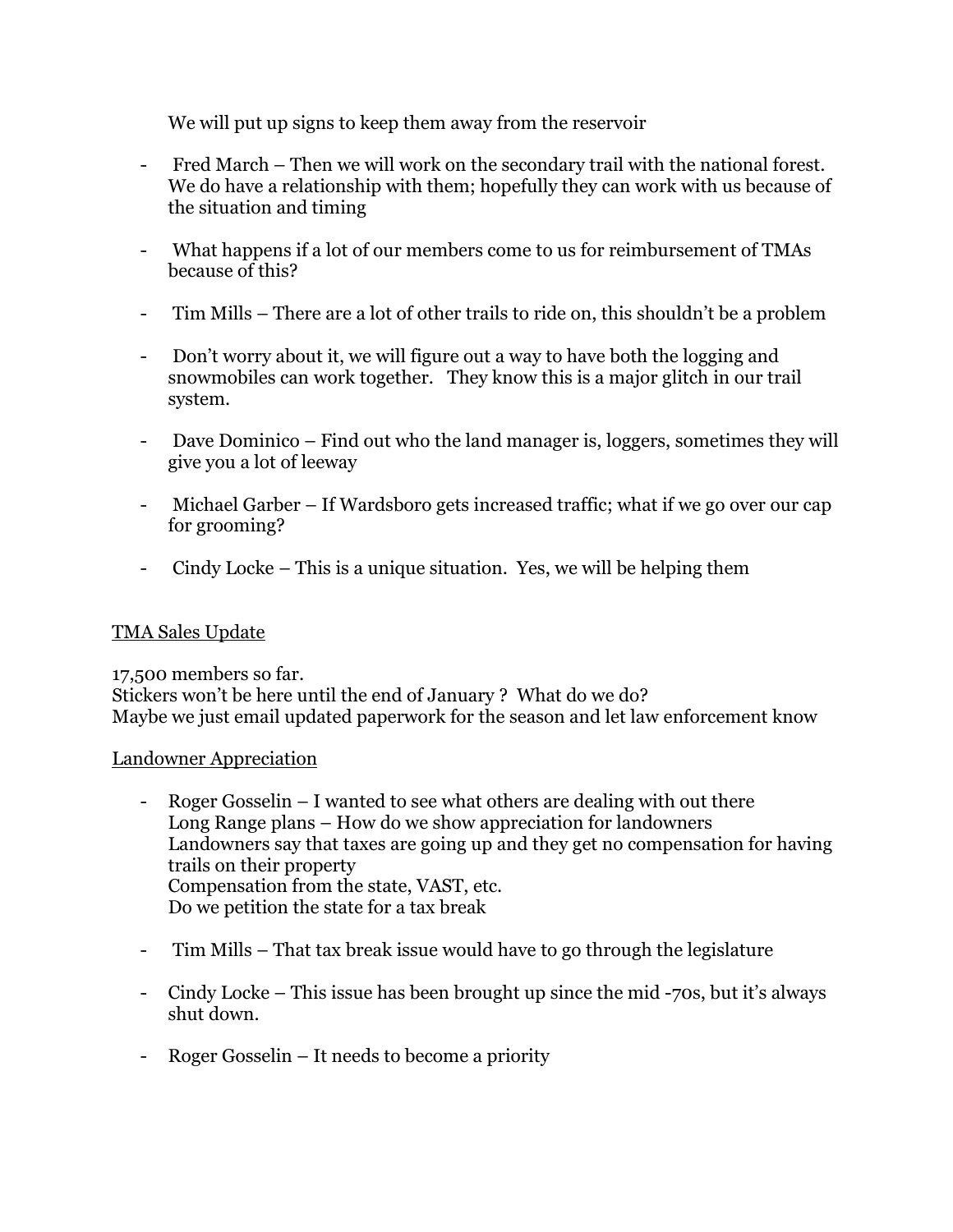- Cindy Locke – It has never not been a priority for VAST and all recreation and sporting associations in VT. We continue this battle annually.

## Trails / ED / LVRT

Nothing

**Committees** 

NE Chapter Pat Poulin and Jeff Fay; we met last week. Not much going on. Provinces are expecting some covid issues again this year. Ride in for February (Free Weekend); probably not going to see many from provinces, etc. New Brunswick – They have done some signing that basically shows NH is working on some stuff with USA

Snow Trails Conservancy – Nothing

Law Enforcement – Nothing

LVRT – Ken Brown – There is some work going on, but nothing much has changed

Awards and Nominating - Nothing

Bylaws – Nothing

Annual Meeting Essex County – Cindy Locke; I haven't heard anything, they are still working on it, no date yet.

Long Range Planning Mark Reaves – We have submitted our license for the RRG and are working on landowner appreciation ideas

Resource Ivor Stevens – The first week of January we are going to meet to review stuff

Trails Jeff Fay - January 17 is our next meeting

Safety

Stan Choiniere – We received some quotes on some safety signs that we want to have available for the season. We will discuss in January. Also had some discussion about the International Snowmobile Safety week We'd like to get something going on this